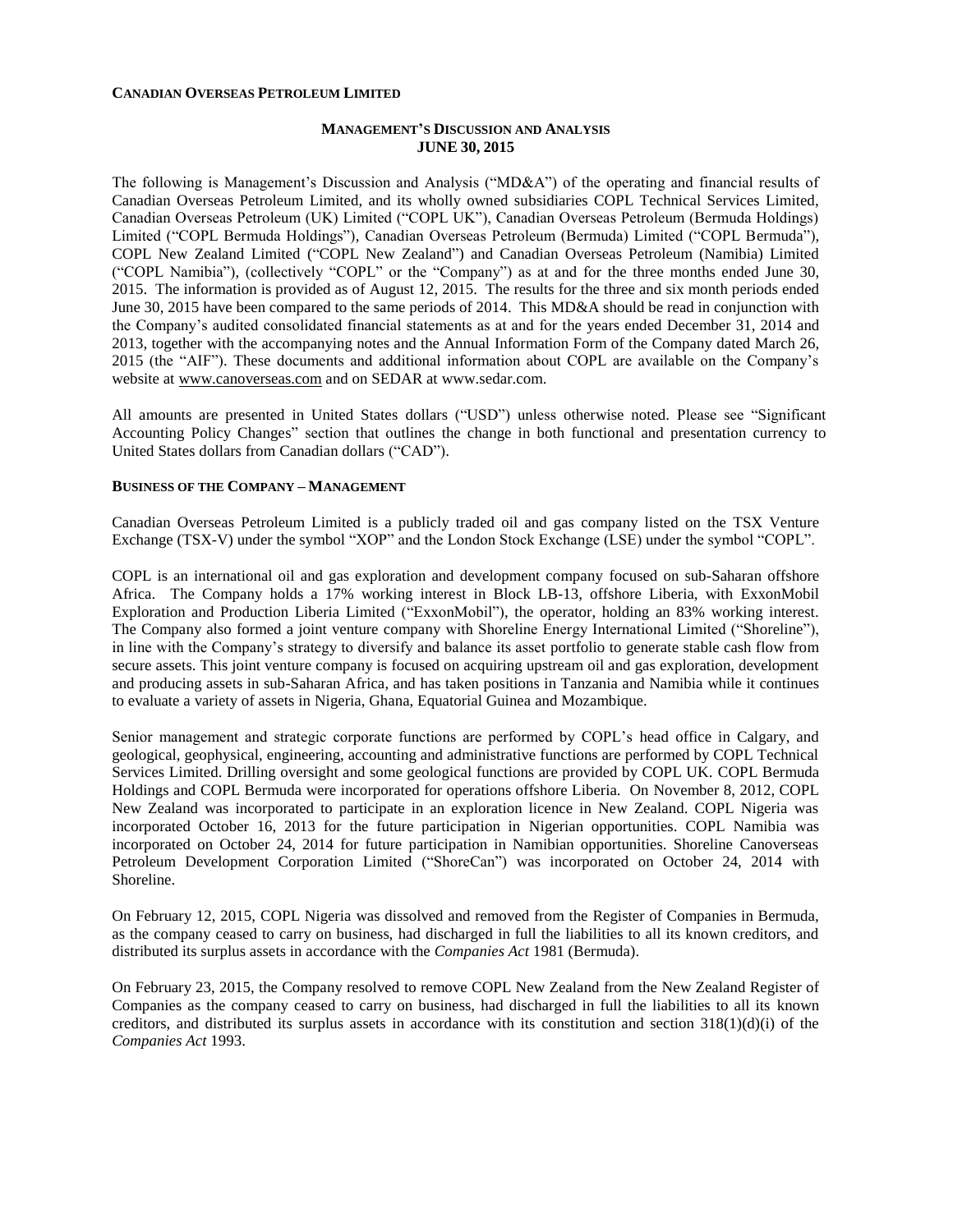# **FORWARD-LOOKING INFORMATION AND STATEMENTS**

This MD&A contains forward-looking statements relating to future events or future performance. In some cases, forward-looking information and forward-looking statements can be identified by terminology such as "may", "will", "should", "expects", "projects", "plans", "anticipates", "potential", "intend", "believe" and similar expressions. These statements represent management's expectations or beliefs concerning, among other things, future operating results and various components thereof and the economic performance of COPL. The projections, estimates and beliefs contained in such forward-looking statements necessarily involve known and unknown risks and uncertainties, including the business risks discussed in this MD&A as at and for the twelve months ended December 31, 2014, which may cause actual performance and financial results in future periods to differ materially from any projections of future performance or results expressed or implied by such forwardlooking statements. Operating conditions and weather can have a significant effect on the timing of events. Accordingly, readers are cautioned that events or circumstances could cause results to differ materially from those predicted.

Forward-looking statements included or incorporated by reference in this document include statements with respect to:

- the Company's current strategy to establish and grow an oil and gas business (the "Overview and Overall Performance", "Outlook", and "Liquidity and Capital Resources" sections);
- the Company's ability to raise capital and obtain the financing necessary to develop profitable oil operations (the "Overview and Overall Performance", "Outlook" and "Liquidity and Capital Resources" sections);
- the Company's assumptions in respect of the calculation of stock-based compensation and valuation of Warrants (as defined herein) (the "Stock-Based Compensation Expense" section);
- the Company's ability to manage its financial and operational risks (the "Overview and Overall Performance", "Financial Instruments", "Commitments and Contractual Obligations" and "Liquidity and Capital Resources" sections); and
- the Company's expectations regarding changes in accounting policies and the impact on the Company and its financial statements ("Significant Accounting Policy Changes").

The Company's MD&A and AIF for the year ended December 31, 2014 describe major risks, material assumptions and other factors related to forward-looking information and forward-looking statements that could influence actual results and are incorporated herein by reference. These risks, assumptions and other factors have been provided for readers to gain a more complete perspective on COPL's future operations. However, readers should be cautioned that the list of factors is not exhaustive and that this information may not be appropriate for other purposes. Forward-looking information and forward-looking statements included or incorporated by reference in this MD&A are valid only as at the date of this MD&A, and the Company does not intend to update or revise these forward-looking statements and forward-looking information except as required by applicable securities laws. The forward-looking information and forward-looking statements contained in this MD&A are expressly qualified by this cautionary statement.

## **OVERVIEW AND OVERALL PERFORMANCE \***

For the second quarter of 2015, the Company continued to identify, evaluate and pursue exploration and development opportunities in Tanzania, Namibia, Nigeria, Ghana, Equatorial Guinea and Mozambique. The Company is focused on offshore opportunities that its seasoned technical team has strength in evaluating and developing.

# *Liberia*

On April 5, 2013, following the Liberian Legislature's ratification of the Production Sharing Contract governing Block LB-13 offshore Liberia, the closing and completion of previously announced transactions between the Company's subsidiary COPL Bermuda and ExxonMobil occurred. The Company holds a 17% working interest in Block LB-13, with the remaining 83% being held by ExxonMobil, who is the Operator under this license. As previously announced, the Company's share of all joint interest costs and the gross drilling costs up to \$120 million is carried by ExxonMobil.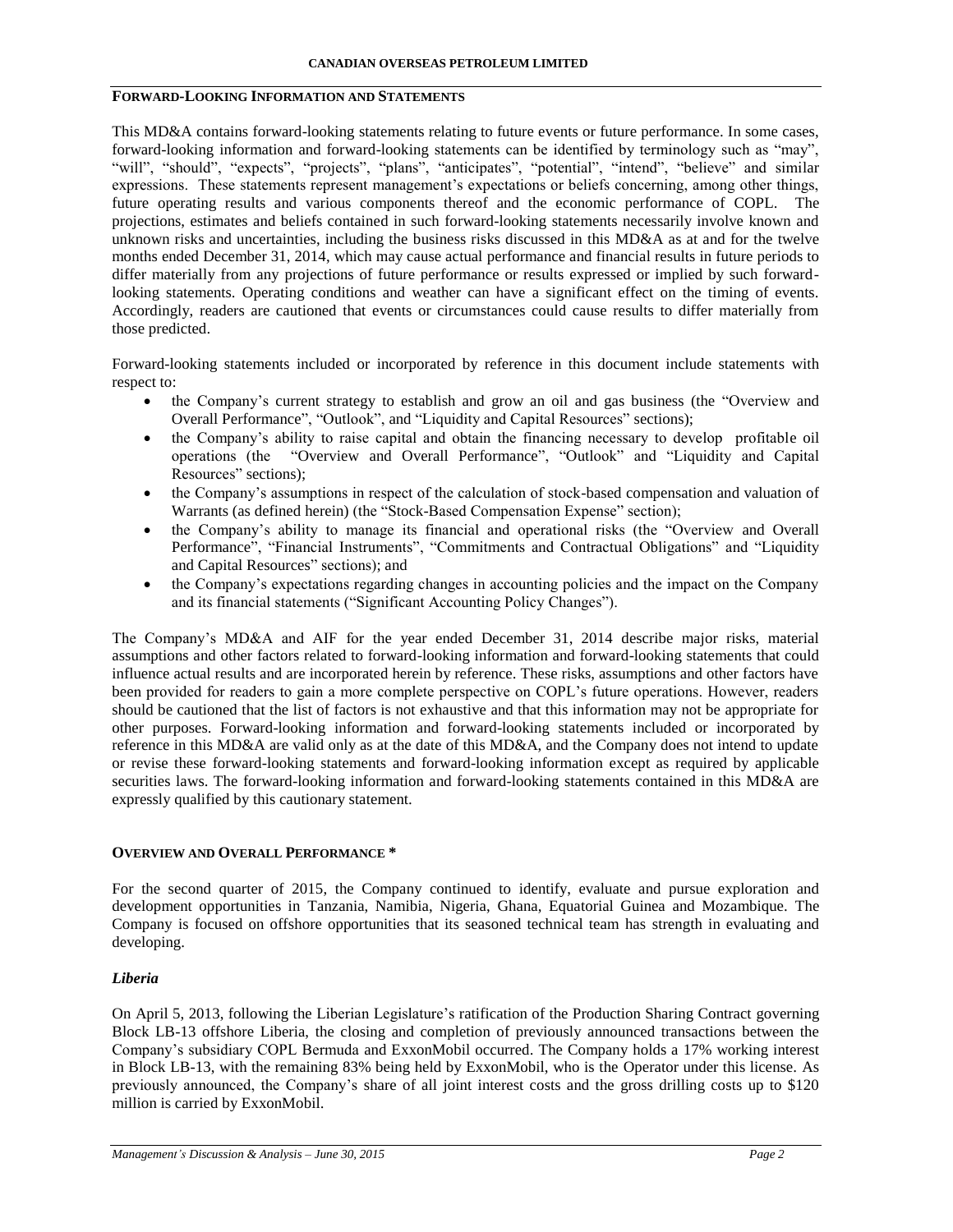# **OVERVIEW AND OVERALL PERFORMANCE\* (CONTINUED)**

The Company and ExxonMobil remain committed to completing the work program and obligations for the Block LB-13 project. Drilling on Block LB-13 has been delayed due to the Ebola virus outbreak in the region, resulting in a reduced presence of expatriates in the country. The Company is aware of the continued regional threat of the Ebola virus on its operations. On July 23, 2014, the Company announced that the drilling program in Liberia had been suspended due to the Ebola outbreak in the region. On May 9, 2015, the World Health Organization declared Liberia Ebola free. At this time, the Operator has not advised the Company with a firm drilling schedule. The Company and the Operator continue to meet for regular Technical and Operating Committee meetings under the Joint Operating Agreement for Block LB-13. The Well planning process, which governs the timing of a resumption of the drilling program, has been reinitiated. The Operator has told the Company that the Ebola free declaration is the first step in the return of its expatriate employees into Liberia, the recommencement of the well planning process and the securing of all final Permits from the Agencies of the Government of Liberia to allow drilling to commence. The Company will provide further information as future events may arise.

## *Expansion of sub-Saharan Portfolio*

As part of the Company's stated strategy to expand its interests and to generate stable cash flow from secure assets, the Company continues to assess opportunities in sub-Saharan Africa.

The Company and Shoreline, an unrelated company, incorporated ShoreCan in October 2014 in Bermuda to focus on acquisitions of upstream oil and gas exploration, development and producing assets in sub-Saharan Africa. Both partners hold a 50% interest in the jointly controlled entity.

On February 20, 2015, ShoreCan entered into a commercial acquisition, ratified by the Ministry of Energy in Namibia, of an 80% interest in three blocks offshore Namibia. The blocks are defined as 1708, 1709 and 1808 in the Namibe Basin. Situated north of the Walvis ridge on the Namibian/Angolan border, they are deepwater blocks on which ShoreCan will commence geological and geophysical evaluations on after having secured a farm-in partner willing to carry ShoreCan's share of such costs.

On March 4, 2015, ShoreCan entered into a farm-in option agreement to acquire a 60% participating interest in the Petroleum Exploration License and Petroleum Agreement with respect to the Kimbiji and Latham offshore Blocks in Tanzania. Identified as the Latham License Area and the Kimbiji License Area, they extend from the shore to offshore depths of approximately 500 to 1000 meters. Subsequent to June 30, 2015, ShoreCan has advised the current operator of its intention to drop its option on the Kimbiji Block. ShoreCan is currently retaining its option on the Latham Block and seeking a partner for potential 3D seismic evaluation on leads and trends identified by its seismic and geological analysis. On exercise of the option and receipt of approval from the Tanzanian authorities, ShoreCan will assume operatorship of these offshore blocks. Currently ShoreCan is evaluating the historic 2D and 3D seismic and regional geological information.

ShoreCan is in late stage evaluations of the acquisition of an oil producing asset and an oil appraisal and development asset offshore Nigeria. As more developments occur, the Company intends to update the market on its activities.

## *New Zealand*

On February 23, 2015, the Company resolved to remove COPL New Zealand from the New Zealand Register of Companies as the company ceased to carry on business, had discharged in full the liabilities to all its known creditors, and distributed its surplus assets in accordance with its constitution and section  $318(1)(d)(i)$  of the *Companies Act* 1993 (New Zealand). Management does not expect that there will be any effect of this dissolution on current operations because of its expansion of the Company's sub-Saharan portfolio.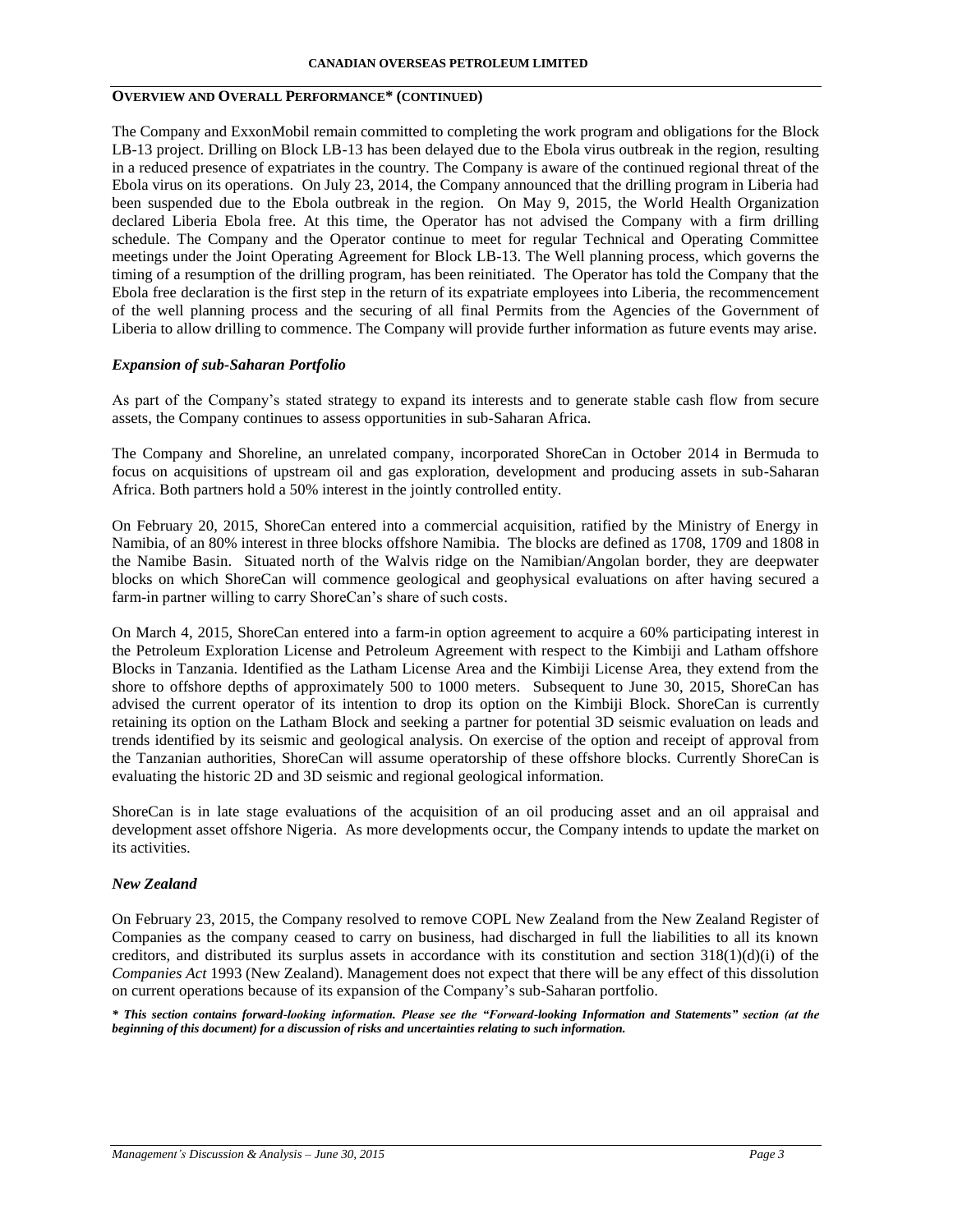## **FINANCIAL SUMMARY**

The Company incurred pre-licence costs of approximately \$90,000 and \$140,000 for the three and six months ended June 30, 2015, compared to \$38,000 and \$293,000 for the same periods in 2014.

General and administrative costs were \$1.6 million and \$3.1 million for the three and six months ended June 30, 2015 (net of \$27,000 and \$81,000 of costs allocated to exploration projects, respectively) compared to \$1.3 million and \$2.5 million for the same periods in 2014 respectively (net of \$0.2 million and \$0.4 million of costs allocated to exploration projects, respectively). The Company recognized interest income of approximately \$3,000 and \$11,000 for the three and six months ended June 30, 2015, compared to \$1,000 and \$6,000 in the same periods in 2014 respectively. A foreign exchange gain of \$0.2 million and a loss of \$0.2 million was recognized for the three and six months ended June 30, 2015, compared to a foreign exchange loss of \$0.5 million and a gain of \$0.1 million in the same periods in 2014 respectively. There was a loss on the Company's investment in ShoreCan of \$0.2 million and \$0.3 million for the three and six months ended June 30, 2015, compared to \$nil in the same periods in 2014 respectively. As a result, the Company's loss amounted to \$1.6 million and \$3.8 million for the three and six months ended June 30, 2015, compared to a loss of \$1.8 million and \$2.7 million for the same periods in 2014 respectively.

As at June 30, 2015, the Company's cash and cash equivalents amounted to \$0.9 million. Cash used in investing activities amounted \$0.6 million for the six months ended June 30, 2015 compared to \$0.4 million for the same period in 2014. Cash used in operating activities amounted to \$3.0 million for the six months ended June 30, 2015 compared to \$2.6 million for the same period in 2014. Cash provided by financing activities amounts to \$nil for the six months ended June 30, 2015 compared to \$2.6 million for the same period in 2014.

#### **OUTLOOK \***

The Company's strategy is to grow its oil and gas business by farming into, and/or acquiring interests in, exploration, unappraised and/or undeveloped assets.

The Company's short-term operations will focus on:

- working with ExxonMobil to progress the planning of future drill locations in Liberia; and
- working to successfully conclude the variety of new opportunities available in sub-Saharan Africa.

Currently the Company does not have material cash inflows and/or adequate financing to develop profitable operations. The Company is pursuing exploration projects that, if successful, will require substantial additional financing before they are able to generate positive cash flows. Accordingly, the Company's continued successful operation is dependent on its ability to obtain additional financing. There is no assurance that the Company will be able to obtain adequate financing in the future or that such financing will be obtained on terms advantageous to the Company. All of these factors, represent events, risks or uncertainties that management believes will materially affect the Company's future performance.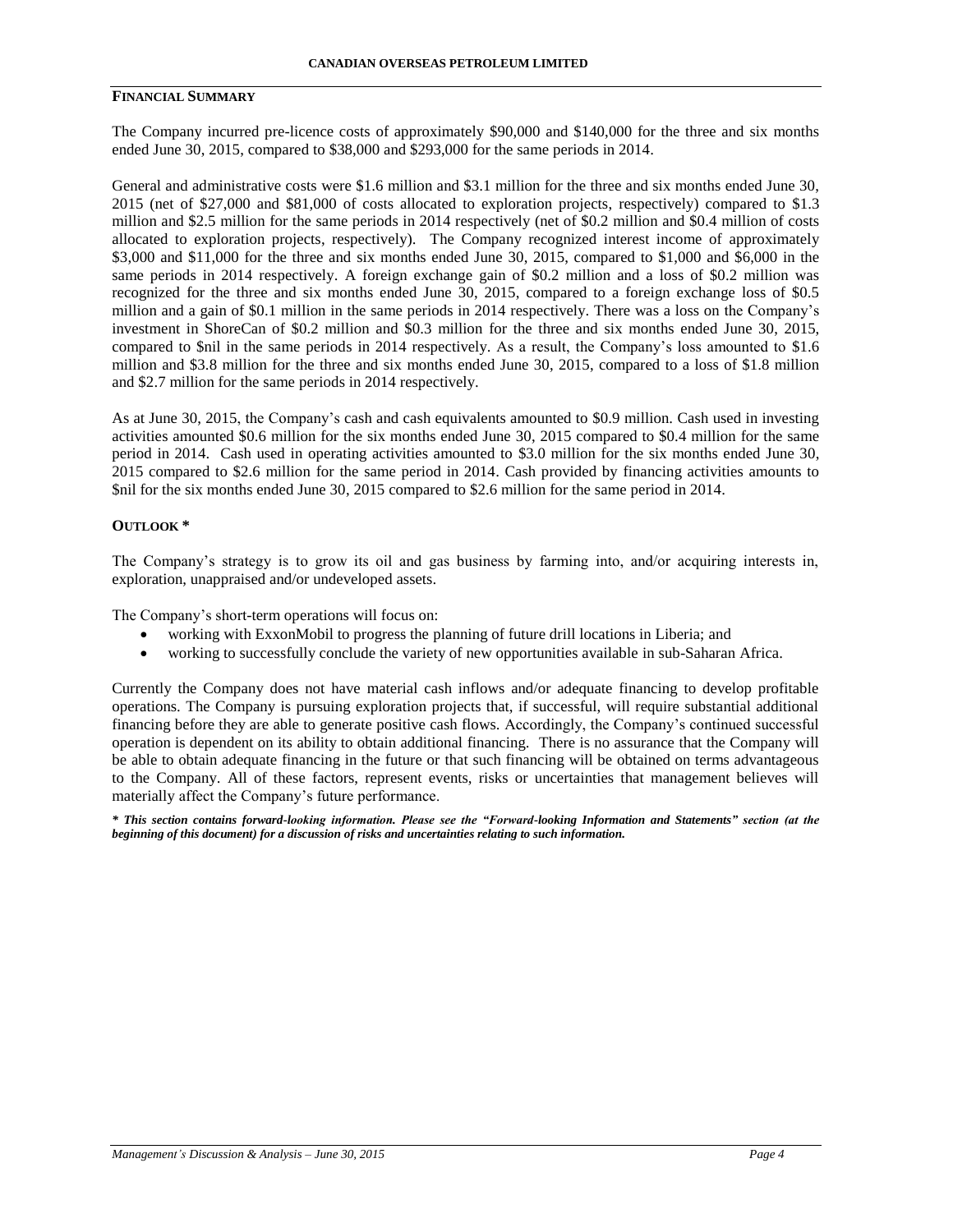# **SELECTED QUARTERLY INFORMATION**

## **DISCUSSION OF OPERATIONS**

The Company has not had significant revenue from operations in any of its last three financial periods. The following table summarizes the Company's financial results for the three and six months ended June 30, 2015 and 2014:

|                                                                                    | Three months                             | Three months                         | Six months                               | Six months                            |
|------------------------------------------------------------------------------------|------------------------------------------|--------------------------------------|------------------------------------------|---------------------------------------|
| $(S 000's)$ except per share                                                       | ended<br>June 30, 2015                   | ended<br>June 30, 2014               | ended<br>June 30, 2015                   | ended<br>June 30, 2014                |
| Pre-license costs                                                                  | \$<br>90                                 | \$<br>38                             | \$<br>140                                | \$<br>293                             |
| Administrative expenses                                                            | 1,560                                    | 1,263                                | 3,060                                    | 2,487                                 |
| Stock-based compensation                                                           |                                          |                                      |                                          |                                       |
| Interest income                                                                    | (3)                                      | (1)                                  | (11)                                     | (6)                                   |
| Derivative gain                                                                    | (6)                                      | (15)                                 | (14)                                     | (15)                                  |
| Foreign exchange (gain) loss                                                       | (168)                                    | 476                                  | 212                                      | (102)                                 |
| Loss on investment in joint venture                                                | 139                                      |                                      | 344                                      |                                       |
| Net loss                                                                           | 1,629                                    | 1,777                                | 3,761                                    | 2,689                                 |
| Per share loss<br>Outstanding common shares at June 30<br>Weighted average - basic | \$<br>0.00<br>402,050,497<br>402,050,497 | \$0.01<br>351,495,497<br>350,909,416 | \$<br>0.01<br>402,050,497<br>402,050,497 | \$ 0.01<br>351,495,497<br>342,361,059 |
| Cash used in operating activities                                                  | 1,507<br>S                               | 1,864<br>\$.                         | 3,011<br>S                               | 2,610<br>S.                           |

# *Pre-Licence Costs*

For the three months ended June 30, 2015, pre-license costs of \$90,000 compared to \$38,000 for the same period in 2014, related to sub-Saharan Africa (discussed in the "Expansion of sub-Saharan Portfolio" section).

For the six months ended June 30, 2015, pre-license costs of \$0.1 million related to sub-Saharan Africa (discussed in the "Expansion of sub-Saharan Portfolio" section). Pre-licence costs of \$0.3 million for the six months ended June 30, 2014, related to the Liberia project (discussed in the "Liberia" section).

## *Administrative Expenses*

A breakdown of administrative expenses are as follows:

|                                            | Three months  | ended | Three months  | ended | Six months<br>ended | Six months<br>ended |
|--------------------------------------------|---------------|-------|---------------|-------|---------------------|---------------------|
| $(S\ 000's)$                               | June 30, 2015 |       | June 30, 2014 |       | June 30, 2015       | June 30, 2014       |
| Administrative:                            |               |       |               |       |                     |                     |
| Payroll and related costs                  | \$            | 662   | S             | 622   | \$<br>1,266         | \$<br>1,232         |
| External directors' fees and related costs |               | 127   |               | 184   | 264                 | 297                 |
| Consulting services                        |               | 136   |               | 110   | 324                 | 295                 |
| Professional services                      |               | 165   |               | 19    | 286                 | 69                  |
| Travel expenses                            |               | 203   |               | 182   | 380                 | 319                 |
| Office expenses                            |               | 190   |               | 187   | 405                 | 396                 |
| Stock exchange and transfer agent fees     |               | 22    |               | 66    | 64                  | 81                  |
| Other general and administrative           |               | 82    |               | 104   | 152                 | 163                 |
| Costs allocated to exploration projects    |               | (27)  |               | (211) | (81)                | (365)               |
| Total administrative                       | \$            | 1.560 | \$            | 1,263 | \$<br>3.060         | \$<br>2,487         |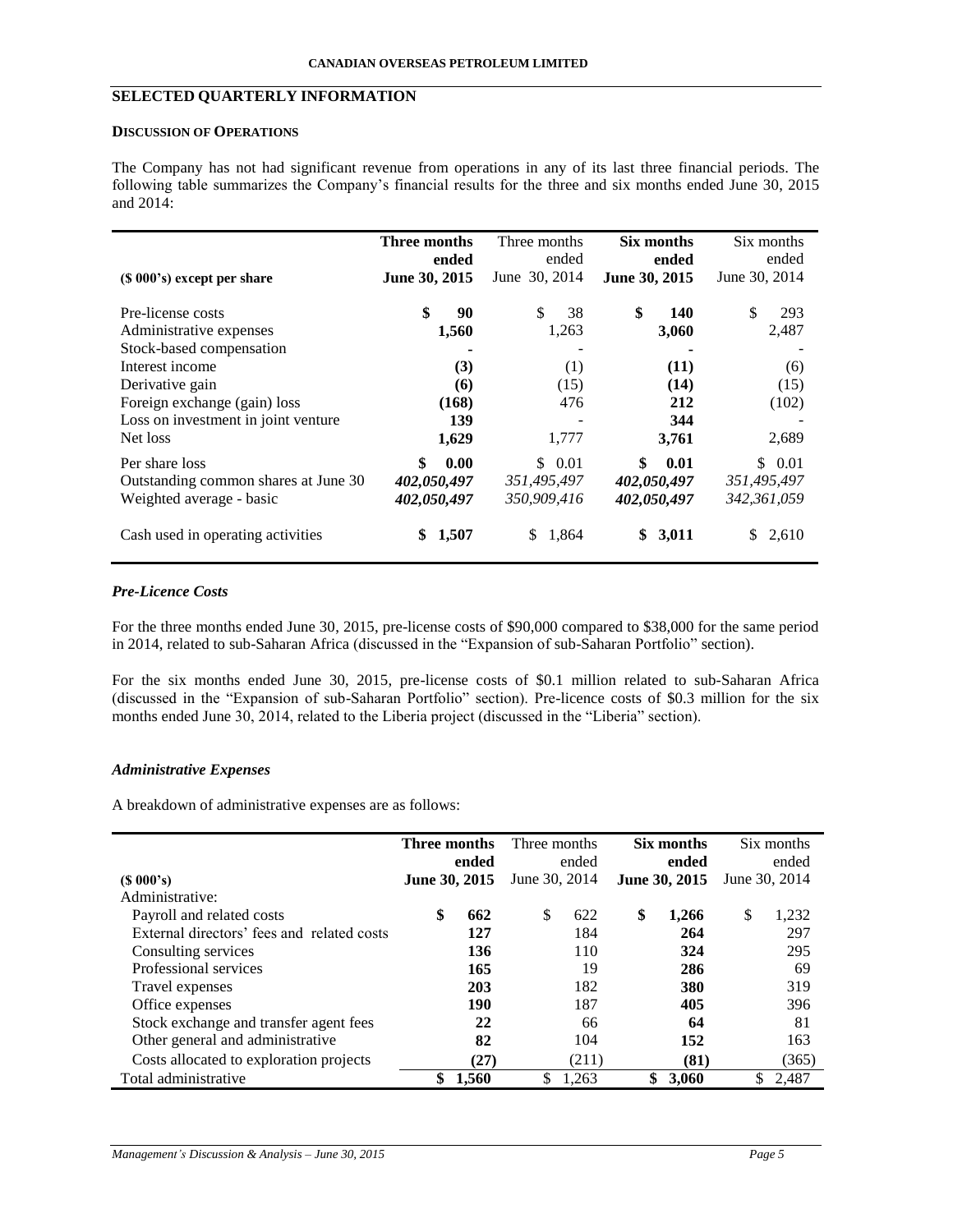## **DISCUSSION OF OPERATIONS (CONTINUED)**

Administrative expenses amounted to \$1.6 million for the three months ended June 30, 2015, compared to \$1.3 million for the same period in 2014, and are presented net of costs allocated to exploration projects, which amounted to \$27,000 for the three months ended June 30, 2015 and \$0.2 million in the same period in 2014. The increase in administration costs is mostly due to higher professional service fees during 2015 related to increased filing and regulatory costs, as well as additional travel expenses associated with international travel for opportunities discussed in the "Expansion of sub-Saharan Portfolio" section. The reduction in administrative costs allocated to exploration projects for the three months ended June 30, 2015 compared to the same period in 2014 was a result of less time allocated to the Liberia project (discussed in the "Liberia" section) and New Zealand projects due to the dissolution of COPL New Zealand on February 23, 2015.

Administrative expenses amounted to \$3.1 million for the six months ended June 30, 2015, compared to \$2.5 million for the same period in 2014 and are presented net of costs allocated to exploration projects, which amounted to \$81,000 for the six months ended June 30, 2015 and \$0.4 million in the same period in 2014. The increase in administration costs is mostly due to higher professional service fees during 2015 related to increased filing and regulatory costs, as well as additional travel expenses associated with international travel for opportunities discussed in the "Expansion of sub-Saharan Portfolio" section. The reduction in administrative costs allocated to exploration projects for the six months ended June 30, 2015 compared to the same period in 2014 was a result of less time allocated to the Liberia project (discussed in the "Liberia" section) and New Zealand projects due to the dissolution of COPL New Zealand on February 23, 2015.

## *Stock-Based Compensation Expense\**

The Company has a stock option plan where the number of Class "A" common shares of the Company (the "Common Shares") reserved under the plan shall not exceed 10% of issued and outstanding Common Shares and the number reserved for any one individual may not exceed 5% of the issued and outstanding shares. The board of directors approved a Performance Share Unit Plan on April 15, 2014 ("the PSU Plan"), whereby a maximum of 5,000,000 Common Shares may be issuable to officers, employees and consultants of the Company and its subsidiaries under the same terms as the stock option plan.

Exercise prices for stock options granted are determined by the closing market price on the day before the date of grant. The fair value of each option granted is estimated on the date of grant using a Black-Scholes option pricing model (the assumptions used for the model are discussed in the notes accompanying the Company's audited consolidated financial statements for the years ended December 31, 2014 and 2013).

There were no stock options or Common Shares under the PSU Plan issued during the six months ended June 30, 2015 and no stock options were exercised during the six months ended June 30, 2015, and 2014. There were 550,000 stock options that expired unexercised for the six months ended June 30, 2015.

Stock-based compensation expense of \$nil was recognized for the six and three months ended June 30, 2015 (2014 - \$nil).

*\* This section contains forward-looking information. Please see the "Forward-looking Information and Statements" section (at the beginning of this document) for a discussion of risks and uncertainties relating to such information.*

## *Interest Income*

Interest income earned was \$3,000 for the three months ended June 30, 2015, compared to \$1,000 for the same period in 2014. Interest income earned was \$11,000 for the six months ended June 30, 2015, compared to \$6,000 for the same period in 2014. The interest income relates to interest earned on cash held at banks.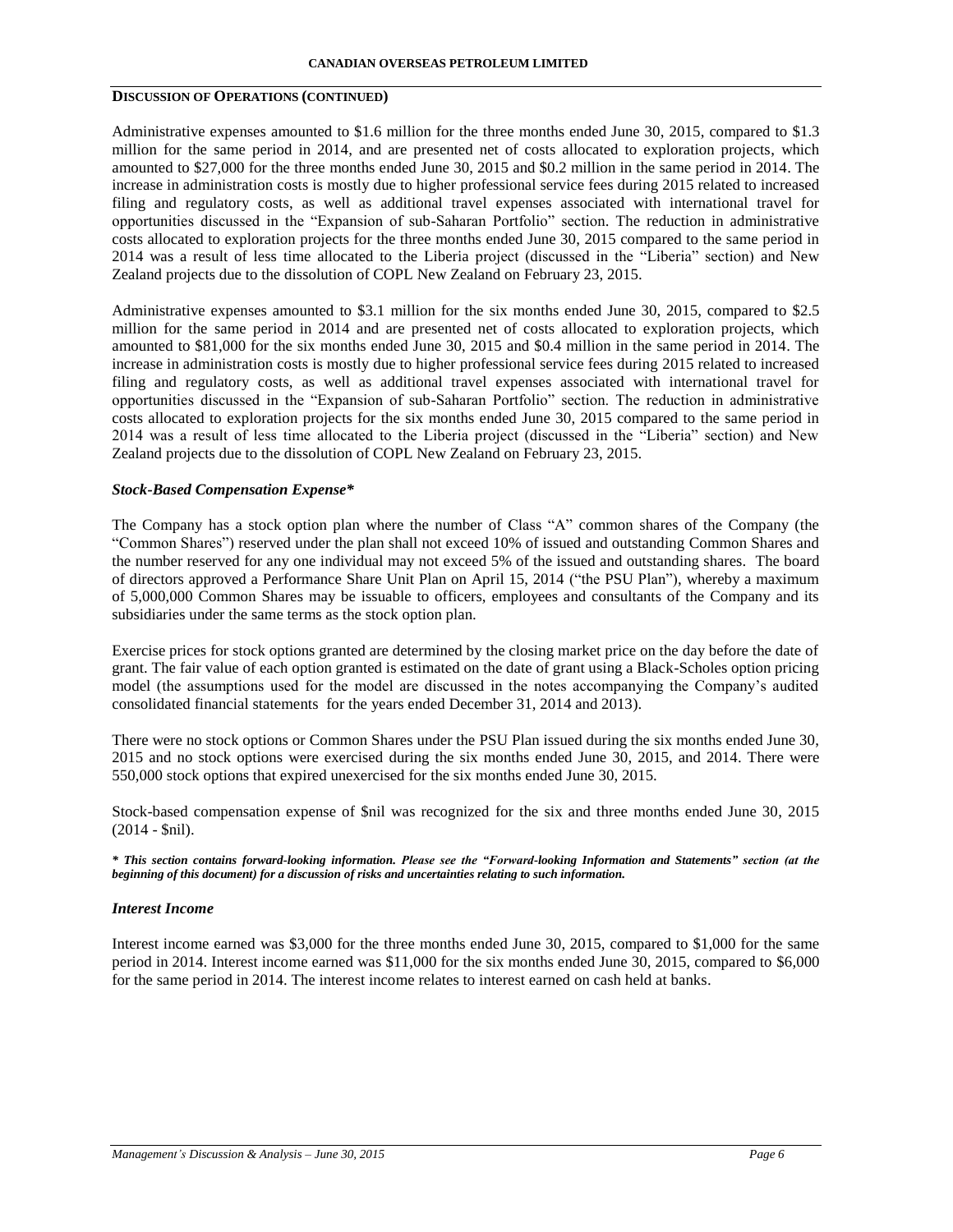# **DISCUSSION OF OPERATIONS (CONTINUED)**

## *Derivative Gain\**

The Company issued 888,889 share purchase warrants ("Warrants"), which entitle the holder to purchase one Common Share of Canadian Overseas Petroleum Limited until April 4, 2016, at an exercise price of Great British Pounds ("GBP") 0.135 (\$0.224). A derivative liability was recognized in relation to the Warrants issued. The Warrants' exercise price is in GBP, the stock is traded in CAD and the Company's functional currency is USD. As there is variability in these exchange rates the Warrants are classified as a derivative financial instrument. As at June 30, 2015, the derivative liability was revalued and a derivative gain of \$6,000 was recognized compared to \$15,000 for the same period in 2014. The estimated derivative liability as at June 30, 2015, is valued at \$45,000, using a Black-Scholes option pricing model.

*\* This section contains forward-looking information. Please see the "Forward-looking Information and Statements" section (at the beginning of this document) for a discussion of risks and uncertainties relating to such information.*

# *Foreign Exchange Gain*

A foreign exchange gain of \$0.2 million was recognized for the three months ended June 30, 2015, and related mainly to the translation of cash and cash equivalents denominated in currencies other than USD and the weakening USD for the three month period compared to a \$0.5 million loss in the same period in 2014 related mainly to the translation of capitalized exploration and evaluation costs.

A foreign exchange loss of \$0.2 million was recognized for the six months ended June 30, 2015, and related mainly to the translation of cash and cash equivalents denominated in currencies other than USD and a strengthening USD for the six month period compared to a \$0.1 million gain in the same period in 2014 related mainly to the translation of capitalized exploration and evaluation costs.

## *Loss on investment in joint venture*

The Company currently holds a 50% interest in a jointly controlled entity, ShoreCan, to focus on acquisitions of upstream oil and gas exploration, development and producing assets in sub-Saharan Africa. This represents the 50% share of the jointly controlled entity's net loss.

## **COMPARATIVE FINANCIAL POSITION ITEMS**

The following table summarizes the Company's financial position as at June 30, 2015, December 31, 2014 and January 1, 2014:

| $(S 000's)$ except per share                                                                                            | <b>June 30,</b>                                         | December 31,                                                  | January 1,                                                     |
|-------------------------------------------------------------------------------------------------------------------------|---------------------------------------------------------|---------------------------------------------------------------|----------------------------------------------------------------|
|                                                                                                                         | 2015                                                    | 2014                                                          | 2014                                                           |
| Cash and cash equivalents<br>Exploration and evaluation assets<br>Total assets<br>Share capital<br>Shareholders' equity | 850<br>\$<br>16,385<br>18,095<br>(117,247)<br>(16, 455) | 4.705<br>S<br>16,305<br>21,705<br>(117,247)<br>(20, 268)<br>S | 2.241<br>S<br>16,456<br>19,292<br>(109, 101)<br>(17, 545)<br>S |

Economic and industry factors and their respective impact on the Company for the quarter ended June 30, 2015, are substantially unchanged since the year ended December 31, 2014.

## *Cash and Cash Equivalents*

The decrease in cash and cash equivalents of \$3.9 million during the first six months of 2015 relates mainly to administrative and pre-license costs, as well as amounts paid for the investment in the ShoreCan joint venture.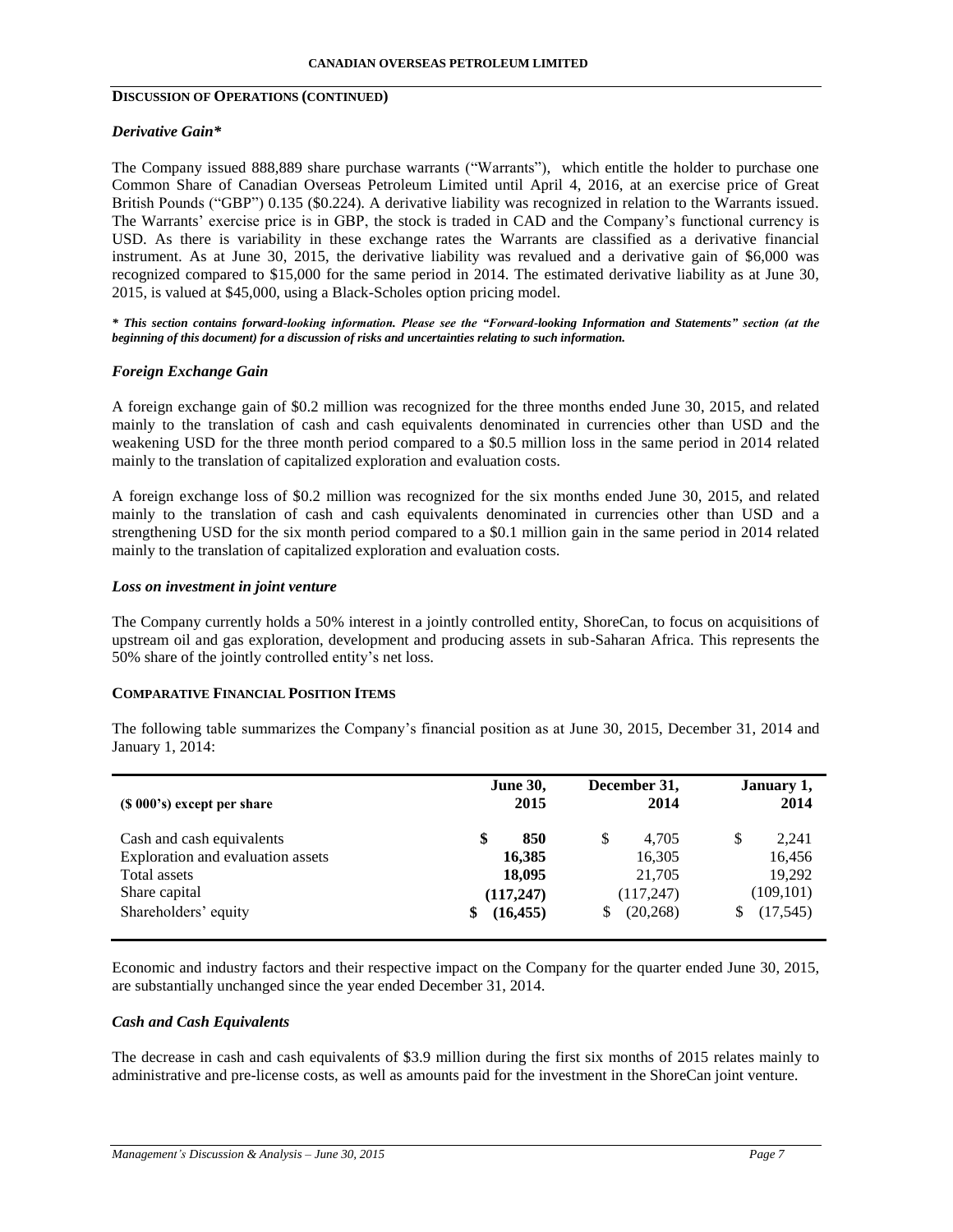# **COMPARATIVE FINANCIAL POSITIONS ITEMS (CONTINUED)**

#### *Exploration and Evaluation Assets*

Exploration and evaluation assets ("E&E Assets") of \$16.4 million relate to the Liberia project as at June 30, 2015, compared to \$16.3 million as at December 31, 2014. The increase in E&E Assets for the first six months of 2015 relates to capitalized geological evaluation work in respect of its project in Liberia.

| $(S\ 000's)$                                                                | <b>June 30,</b> | December 31, | January 1, |
|-----------------------------------------------------------------------------|-----------------|--------------|------------|
|                                                                             | 2015            | 2014         | 2014       |
| Capitalized exploration and evaluation costs                                | 16,385          | 16,942       | 16,456     |
| Net effect of foreign exchange                                              | ۰               | (43)         |            |
| Exploration and evaluation written off<br>Total capitalized exploration and | ٠               | (594)        |            |
| evaluation costs                                                            | 16,385          | 16,305       | 16.456     |

## *Total Assets*

Total assets decreased by \$3.6 million from \$21.7 million at December 31, 2014 to \$18.1 million as at June 30, 2015. This decrease is a result of the \$3.6 million decrease in cash and cash equivalents partially offset by the increase in the value of the capitalized E&E Assets and investments in the ShoreCan joint venture.

# *Share Capital and Shareholders' Equity*

The decrease in shareholders' equity of \$3.8 million from December 31, 2014 relates to the net loss for the six months ended June 30, 2015.

As at August 12, 2015, the Company had 482,339,196 Common Shares outstanding.

## **SUMMARY OF QUARTERLY RESULTS**

Eight Most Recent Quarters:

|                                     | June 30, 2015 | <b>March 31, 2015</b> | <b>December 31, 2014</b> | September 30, |
|-------------------------------------|---------------|-----------------------|--------------------------|---------------|
| $(S\ 000's)$                        |               |                       |                          | 2014          |
| Revenue                             |               |                       |                          |               |
| Loss                                | 1,629         | (2,132)               | 1.848)                   | (2,017)       |
| Loss per share - basic $\&$ diluted | (0.01)        | (0.01)                | (0.00)                   | (0.01)        |

| $(S\ 000's)$                        | June 30, 2014 | <b>March 31, 2014</b> | December 31, 2013 | September 30,<br>2013 |
|-------------------------------------|---------------|-----------------------|-------------------|-----------------------|
| Revenue                             |               |                       |                   |                       |
| Loss                                | 1.777         | (912)                 | (3.620)           | (1.542)               |
| Loss per share - basic $\&$ diluted | (0.01)        | (0.00)                | (0.01)            | (0.00)                |

The 2015 quarter loss represents the Company's administrative, pre-license costs and depreciation offset by a gain on the revaluation of the derivative and a foreign exchange gain. The second quarter of 2015 includes a net loss on investment in ShoreCan of \$0.1 million compared to a net loss of \$0.2 million in the first quarter of 2015. The change in losses from period to period is mostly due to fluctuating foreign exchange gains and losses.

The 2014 quarterly losses mainly represent the Company's administrative, pre-license costs and fluctuating foreign exchange gains or losses. The reduction in the loss for the first quarter of 2014 compared to the second quarter of 2014 was a result of a \$0.6 million foreign exchange gain in the first quarter compared to a loss of \$0.5 million in the second quarter. During the third quarter of 2014, the Company derecognized previously capitalized evaluation and exploration assets of \$0.7 million related to its New Zealand license, which was offset by a foreign exchange gain of \$0.7 million. Administrative expenses in the third quarter of 2014 were higher due to increased consulting fees related to financing and international travel for new projects. During the fourth quarter of 2014, the net loss was down due to the absence of the derecognition of the exploration and evaluation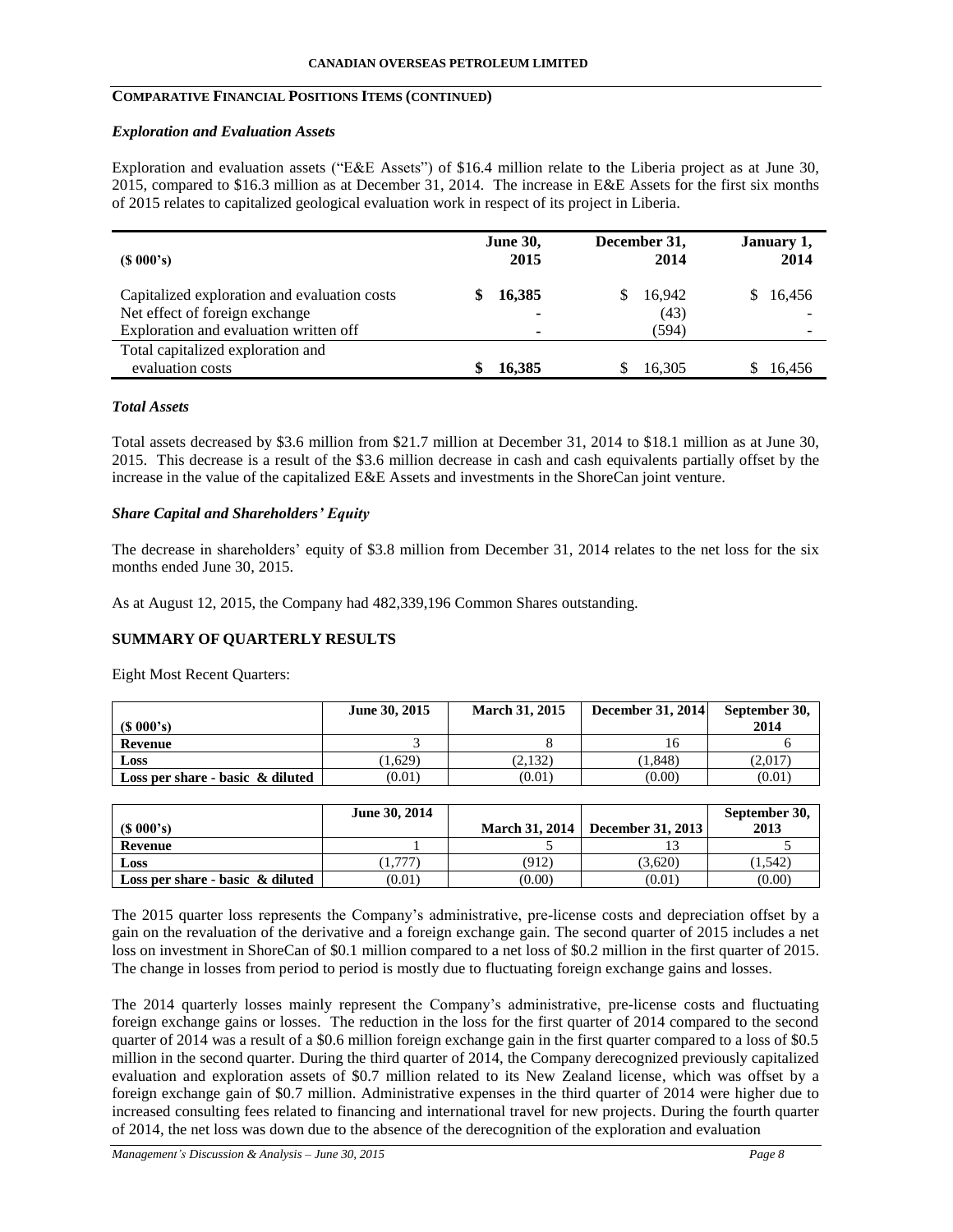## **SUMMARY OF QUARTERLY RESULTS (CONTINUED)**

expense offset by an increase in administrative expenses due to increased professional fees and international travel for new projects.

The 2013 quarterly losses mainly represent the Company's administrative, pre-license costs and fluctuating foreign exchange gains or losses. The third quarter saw a reduction in the administration costs due to reduced consulting and professional services as well as a change in the composition of the board of directors. This was offset by foreign exchange fluctuations resulting in a foreign exchange loss for the third quarter. In addition, during the fourth quarter of 2013, \$1.5 million of stock-based compensation expense was recognized in relation to stock options granted to the Company's directors, officers, employees and consultants.

## **FINANCIAL INSTRUMENTS\***

The Company's financial instruments consist of cash, short-term deposits, credit card and other deposits, loans, accounts receivable, as well as accounts payable, accrued liabilities and derivative liability. It is management's opinion that the Company is not currently exposed to significant interest and/or credit risks arising from these financial instruments and that the fair value of these financial instruments approximates their carrying value.

To mitigate a portion of its exposure and to the extent it is feasible, the Company keeps its funds in currencies applicable to its known short-term commitments. No assurance can be given that such management of risk exposure will offset and/or eliminate the foreign exchange fluctuations.

*\* This section contains forward-looking information. Please see the "Forward-looking Information and Statements" section (at the beginning of this document) for a discussion of risks and uncertainties relating to such information.*

# **SHARE CAPITAL**

The Company is authorized to issue an unlimited number of common and preferred shares.

As at June 30, 2015, there were 402,050,497 Common Shares issued and outstanding.

As at June 30, 2015, the Company also had the following outstanding securities other than Common Shares:

- 27,515,000 stock options issued and outstanding to purchase Common Shares with an average exercise price of \$0.48 per Common Share and a remaining contractual life of one to four years; and
- 51,443,889 share purchase warrants issued and outstanding to purchase Common Shares with an average exercise price of \$0.36 per share and a remaining contractual life of two to three years.

## **COMMITMENTS AND CONTRACTUAL OBLIGATIONS\***

As at June 30, 2015, the Company has the following commitments:

|              | Total | Less than       | <b>One to Three</b> | Four to           | <b>After Five</b> |
|--------------|-------|-----------------|---------------------|-------------------|-------------------|
| In \$ 000's  |       | <b>One Year</b> | Years               | <b>Five Years</b> | Years             |
| Office lease | 2.624 | 594             | 1.188               | 842               | $\sim$            |

The Company is committed under an operating lease agreement for the rental of office space in Calgary, Canada. The approximate lease payments total \$2.6 million and are payable over the next five years.

As at June 30, 2015, the jointly controlled entity ShoreCan, in which the Company holds a 50% interest in, has commitments of \$0.2 million for annual license fees due in the fourth quarter of 2016 and \$7.0 million which relate to a minimum work programme to be carried out by the second quarter of 2017, under its exploration license in Namibia. In the event that the acquisition of seismic data does not occur in accordance with the work programme, there is no financial penalty to ShoreCan and the license is subject to forfeiture after that date. ShoreCan is currently exploring alternatives for raising sufficient capital to complete the minimum work programme, and plans to proceed under the terms of the exploration license. ShoreCan has capitalized costs in Namibia of \$0.3 million as at June 30, 2015 (December 31, 2014 - \$nil).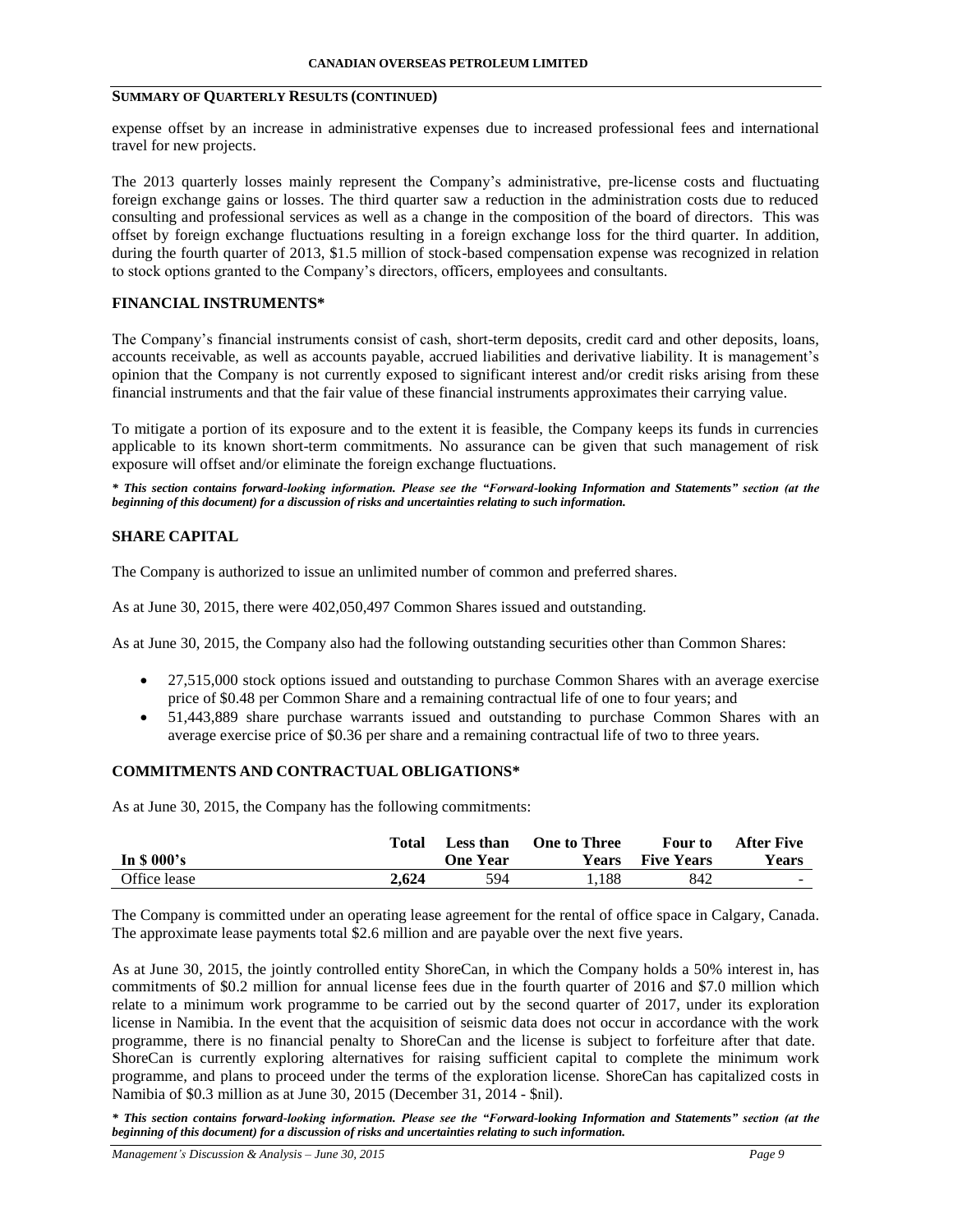# **LIQUIDITY AND CAPITAL RESOURCES\***

As of June 30, 2015, the Company had a working capital deficit of approximately \$0.2 million, shareholders' equity of \$16.5 million and cash of \$0.9 million.

For the six months ended June 30, 2015, the Company's cash used in operating activities amounted to \$3.0 million compared to \$2.6 million for the same period in 2014, and related mainly to administrative costs as well as pre-license costs related to the Liberia project.

During 2014, the Company issued 17,777,777 Common Shares at a price of GBP 0.135 (\$0.224) for gross proceeds of GBP 2.4 million (\$4.0 million). The agents were paid cash commission and fees of GBP 0.3 million (\$0.4 million) representing 5.0% of the gross proceeds of the public offering. Other expenses related to the public offering amounted to approximately \$1.1 million. The Company also issued 888,889 Common Share purchase warrants to its agent as compensation warrants, which entitle the holders to purchase one Common Share of COPL for the period until April 4, 2016, at an exercise price of GBP 0.135 (\$0.224). The fair value of the Warrants issued was recognized as share issue costs and estimated at \$0.1 million using a Black-Scholes option pricing model (the assumptions used for the model are discussed in the notes accompanying the Company's audited consolidated financial statements for years ended December 31, 2014 and 2013).

During 2014, the Company also closed a short form prospectus in connection with a marketed offering of units of the Company ("2014 Offering"). A unit ("Unit") consisted of one Common Share and one share purchase warrant. Each warrant of the 2014 Offering (the "2014 Offering Warrant") entitles the holder thereof to purchase one Common Share at an exercise price of CAD \$0.40 (\$0.37) per Common Share on or before the date that is 36 months following the closing date. The Company issued 50,555,000 Units at a price of CAD \$0.20 (\$0.18) per Unit, for aggregate proceeds of approximately \$9.2 million pursuant to the 2014 Offering. The agents were paid a cash commission of \$0.2 million as well as \$0.5 million representing 5.0% of the gross proceeds. Other expenses related to the offering of Units amounted to approximately \$0.3 million. The fair value of the 2014 Offering Warrants issued was netted against proceeds from share capital and estimated at \$2.6 million using a Black-Scholes option pricing model (the assumptions used for the model are discussed in the notes accompanying the Company's audited consolidated financial statements for the years ended December 31, 2014 and 2013). The Company has used the funds received from the 2014 Offering to fund its acquisition and processing of seismic data in connection with evaluating Nigeria and West Africa Transform Margin opportunities and for general and administrative expenses and corporate development, as originally disclosed.

On July 9, 2015, the Company closed a short form prospectus in connection with a marketed offering of Units of the Company ("2015 Offering"). Each Unit consisted of one Common Share in the capital of the Company and one share purchase warrant. Each warrant (the "2015 Offering Warrants") entitles the holder thereof to purchase one Common Share at an exercise price of CAD \$0.12 (\$0.09) per Common Share on or before the date that is 24 months following the closing date. The Company issued 80,288,699 Units at a price of CAD 0.09 (\$0.07) for gross proceeds of CAD \$7.2 million (\$5.7 million). The agents were paid cash commission of CAD \$0.4 million (\$0.3 million) representing 6.0% of the gross proceeds of the 2015 Offering. The Company also issued 4,817,322 share purchase warrants (the"2015 Offering Agent Warrants") to its agents as compensation warrants in an amount equal to 6.0% of the aggregate number of Common Shares issued pursuant to the 2015 Offering. Each 2015 Offering Agent Warrant entitles the holder to purchase one Common Share of the Company that is 24 months following the closing date, at an exercise price of CAD \$0.09 (\$0.07). Other expenses related to the public offering amounted to approximately CAD \$0.7 million (\$0.6 million).

Currently, the Company does not have material cash inflows and/or adequate financing to develop profitable operations. The Company is pursuing exploration projects that, if successful, will require substantial additional financing before they are able to generate positive cash flows. Accordingly, the Company's planned growth and future development activities are dependent on its ability to obtain additional financing. There is no assurance that the Company will be able to obtain adequate financing in the future or that such financing will be obtained on terms advantageous to the Company.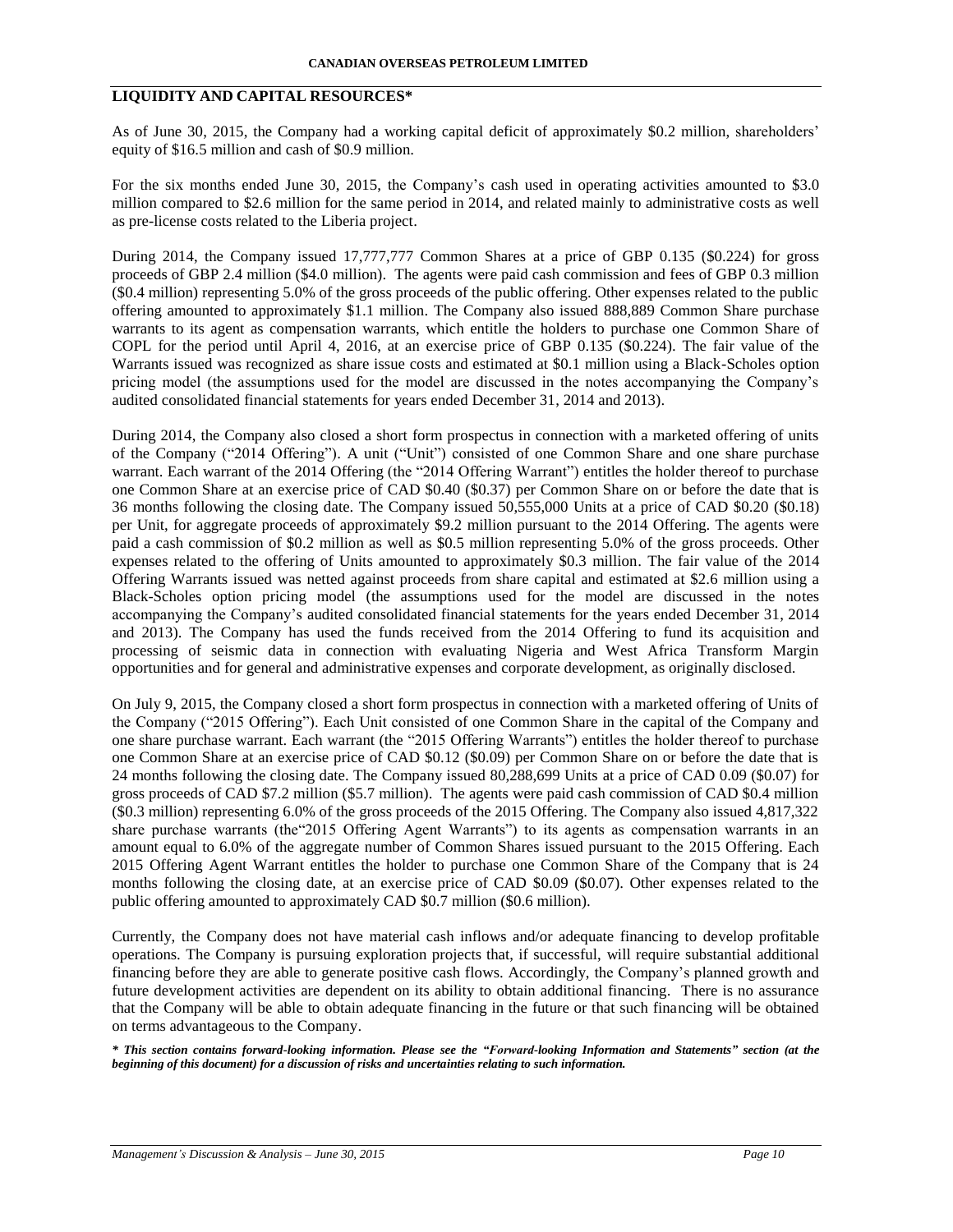# **ACCOUNTING PRONOUNCEMENTS**

## **SIGNIFICANT ACCOUNTING POLICY CHANGES\***

## *Change in Functional and Presentation Currency*

Effective January 1, 2015, the functional currency was changed from CAD to USD for the Company. The measurement change is due to the focus of the Company in sub-Saharan Africa, for which costs are denominated in USD. As a result of the Company's focus in areas with USD functional currencies, the Company has also redenominated the intercompany debt agreements to USD.

Transactions denominated in foreign currencies are translated at the exchange rate prevailing on the transaction date. At each period end, monetary assets and liabilities denominated in a foreign currency are translated at the exchange rate prevailing at the period end date. All differences are recognized in net earnings. Non-monetary assets, liabilities and transactions denominated in a foreign currency and measured at historical cost are translated at the exchange rate in effect at the transaction date. Non-monetary items measured at fair value are translated using the exchange rates at the date when the fair value was determined.

For the purpose of consolidation, assets and liabilities of foreign subsidiaries are translated from their functional currency to USD using the exchange rate prevailing at the period end date. The statements of comprehensive loss and cash flows are translated using the average exchange rates for the period. Foreign exchange differences resulting from such transactions are recorded in Shareholders' Equity as accumulated other comprehensive income.

The change in presentation currency is to better reflect the Company's business activities and to improve investors' ability to compare the Company's financial results. This change has been applied retrospectively as if the new presentation currency had always been the Company's presentation currency. The statements of comprehensive income (loss) were translated at the average exchange rates for the reporting period or at the exchange rate prevailing at the date of the transaction. Exchange differences arising on translation were taking into cumulative translation adjustment in shareholder's equity. As a result, the effect on the Company's financial disclosure is that previously released disclosure of the Company may not be comparable to disclosure released by the Company after the date of adoption of this change in presentation currency. For comparative balances, assets and liabilities are translated at the rate prevailing at the reporting date. Management does not expect that this change in presentation currency will have an effect on the business of the Company.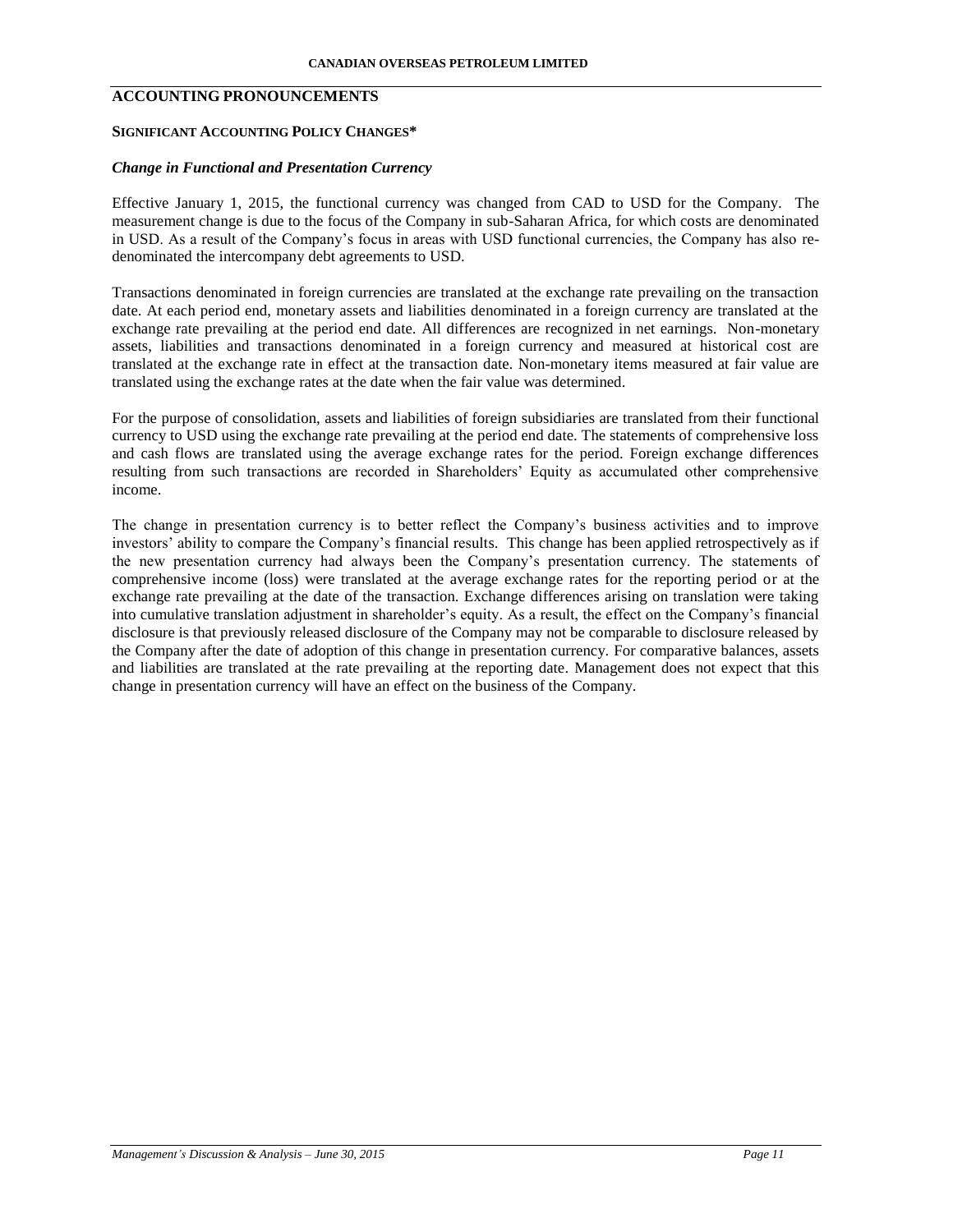## **SIGNIFICANT ACCOUNTING POLICY CHANGES (CONTINUED)**

## *Change in Functional and Presentation Currency (continued)*

For comparative purposes, the statement of financial position as at December 31, 2014 and January 1, 2014 includes adjustments to reflect the change in accounting policy resulting from the change in presentation currency to USD. The amounts previously reported in CAD as shown below have been translated into USD at the December 31, 2014 and January 1, 2014 exchange rate. The effect of the translation is as follows:

| As at January 1, 2014 (\$ 000's) | As previously<br>reported CAD | As translated into<br><b>USD</b> |
|----------------------------------|-------------------------------|----------------------------------|
| Current assets                   | $\mathbb{S}$<br>2,762         | \$<br>2,599                      |
| Non-current assets               | 17,753                        | 16,693                           |
| <b>TOTAL ASSETS</b>              | \$ 20,515                     | \$19,292                         |
| Current liabilities              | 1,859                         | 1,747                            |
| Non-current liabilities          | -                             |                                  |
| <b>TOTAL LIABILITIES</b>         | \$<br>1,859                   | \$<br>1,747                      |
| As at December 31, 2014          |                               |                                  |
| Current assets                   | \$<br>6,035                   | \$<br>5,203                      |
| Non-current assets               | 19,137                        | 16,502                           |
| <b>TOTAL ASSETS</b>              | \$25,172                      | \$21,705                         |
| <b>Current liabilities</b>       | 1,601                         | 1,380                            |
| Non-current liabilities          | 66                            | 57                               |
| <b>TOTAL LIABILITIES</b>         | \$<br>1,667                   | \$<br>1,437                      |

For comparative purposes, the Consolidated Statements of Comprehensive Loss for the period ended June 30, 2014 includes adjustments to reflect the change in accounting policy resulting from the change in presentation currency to USD. The amounts previously reported in CAD as shown below have been translated into USD at the 2014 average exchange rate or the rate in effect at the date of the transaction. The effect of the translation is as follows:

|                                                       | As previously | As translated into |
|-------------------------------------------------------|---------------|--------------------|
| For the three months ended June 30, 2014 $(\$ 000's)$ | reported CAD  | <b>USD</b>         |
| Pre-license costs                                     | \$<br>(42)    | \$<br>(38)         |
| Administrative                                        | (1,389)       | (1,263)            |
| Depreciation                                          | (19)          | (16)               |
| Interest income                                       |               |                    |
| Derivative gain                                       | 17            | 15                 |
| Foreign exchange gain                                 | (544)         | (476)              |
| Net loss                                              | (1,976)       | (1,777)            |
| Gain (loss) due to presentation currency              | (72)          | 493                |
| <b>Comprehensive Loss for the period</b>              | \$(2,048)     | \$(1,284)          |
| Loss per share (basic and diluted)                    | \$ (0.01)     | \$<br>(0.01)       |
| Comprehensive Loss per share (basic and diluted)      | \$ (0.01)     | (0.00)<br>\$       |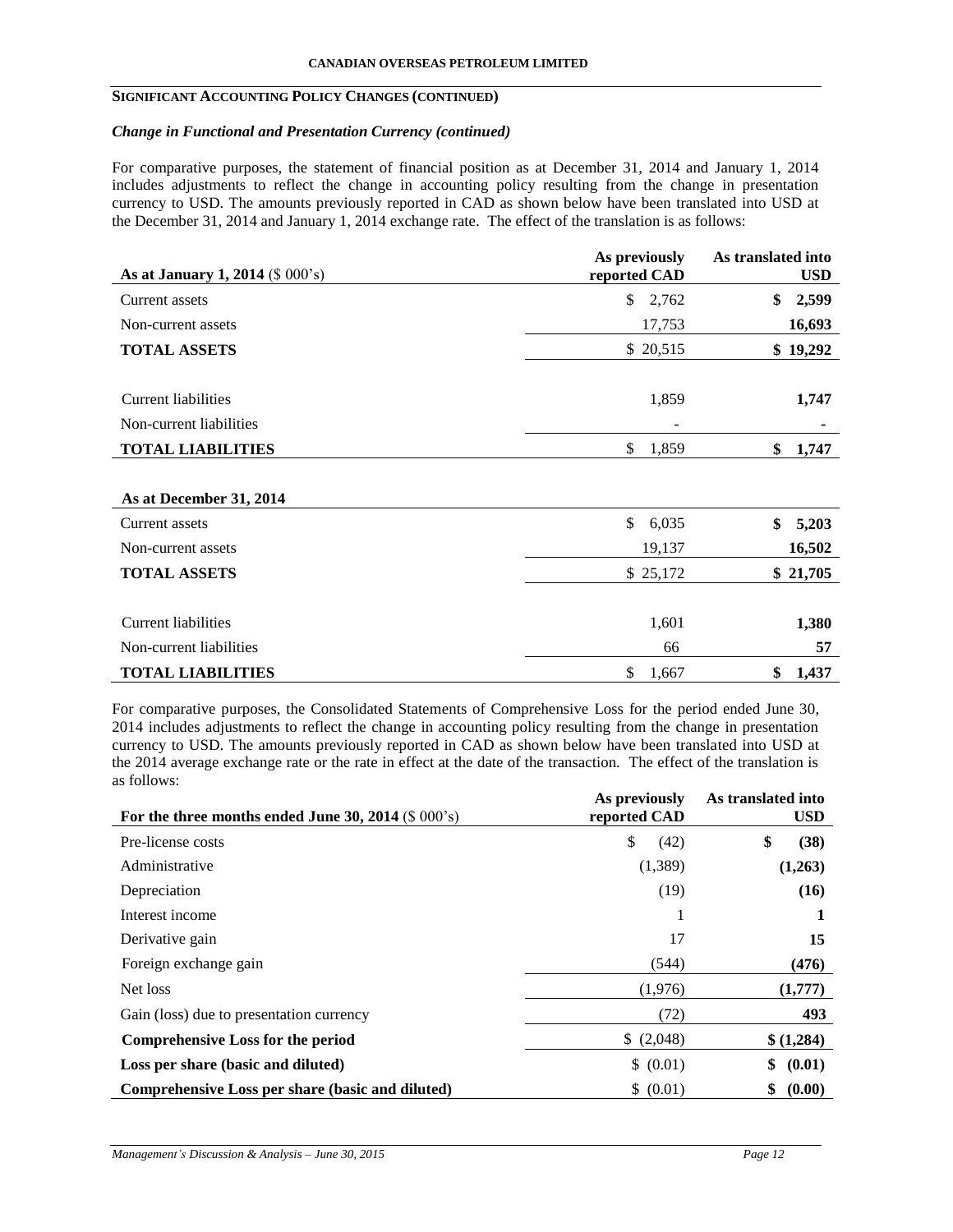# **SIGNIFICANT ACCOUNTING POLICY CHANGES (CONTINUED)**

## *Change in Functional and Presentation Currency (continued)*

|                                                  | As previously | As translated into |
|--------------------------------------------------|---------------|--------------------|
| For the six months June 30, 2014 $(\$ 000's)$    | reported CAD  | <b>USD</b>         |
| Pre-license costs                                | \$<br>(324)   | \$<br>(293)        |
| Administrative                                   | (2,728)       | (2,487)            |
| Depreciation                                     | (34)          | (32)               |
| Interest income                                  |               | 6                  |
| Derivative gain                                  | 17            | 15                 |
| Foreign exchange gain                            | 94            | 102                |
| Net loss                                         | (2,968)       | (2,689)            |
| Gain (loss) due to presentation currency         | (39)          | (125)              |
| Comprehensive Loss for the period                | \$ (3,007)    | (2,814)<br>\$      |
| Loss per share (basic and diluted)               | \$<br>(0.01)  | \$<br>(0.01)       |
| Comprehensive Loss per share (basic and diluted) | \$<br>(0.01)  | \$<br>(0.01)       |

*\* This section contains forward-looking information. Please see the "Forward-looking Information and Statements" section (at the beginning of this document) for a discussion of risks and uncertainties relating to such information.*

# **CRITICAL ACCOUNTING ESTIMATES**

The preparation of the financial statements requires the Company to make estimates, assumptions and judgements in applying the Company's accounting policies and practices, which may have a significant impact on the financial results reported by the Company. Actual results could differ from estimated amounts, and those differences may be material. A comprehensive discussion of the Company's significant critical accounting estimates is contained in the audited consolidated financial statements for the years ended December 31, 2014 and 2013.

# **DISCLOSURE CONTROLS AND PROCEDURES**

The Company's Chief Executive Officer and Chief Financial Officer have designed disclosure controls and procedures ("DC&P"), or caused it to be designed under their supervision, to provide reasonable assurance that material information relating to the Company is made known to them by others, particularly during the period in which the annual filings are being prepared, and information required to be disclosed by the Company in its annual filings, interim filings or other reports filed or submitted by it under securities legislation is recorded, processed, summarized and reported within the time periods specified in securities legislation. Management of COPL, including the Chief Executive Officer and Chief Financial Officer, evaluate the effectiveness of the Company's DC&P annually.

# **INTERNAL CONTROLS OVER FINANCIAL REPORTING**

The Company's Chief Executive Officer and Chief Financial Officer are responsible for establishing and maintaining internal control over financial reporting ("ICFR"). They have designed ICFR, or caused it to be designed under their supervision, to provide reasonable assurance regarding the reliability of financial reporting and the preparation of financial statements for external purposes in accordance with IFRS.

No material changes in the Company's ICFR were identified during the three and six month period ended June 30, 2015, that have materially affected, or are reasonably likely to materially affect the Company's ICFR. It should be noted that a control system, including the Company's disclosure and internal controls procedures, no matter how well conceived, can provide only reasonable, but not absolute, assurance that the objectives of the control system will be met and it should not be expected the disclosure and internal control procedures will prevent all errors or fraud. In reaching a reasonable level of assurance, management necessarily is required to apply its judgment in evaluating the cost/benefit relationship of possible controls and procedures.